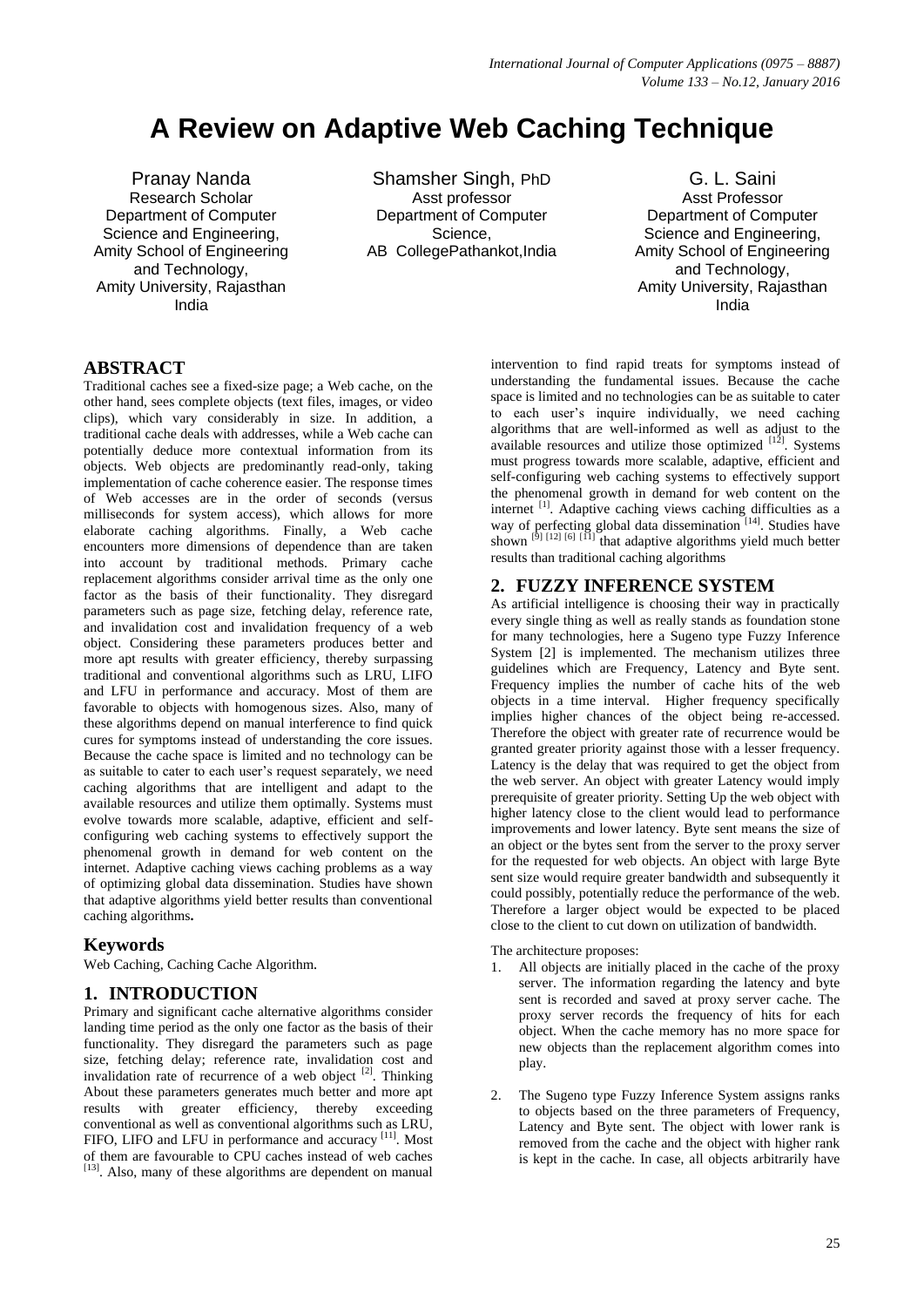high ranks, then any web object can be removed for the new objects coming into cache

## **3. LOGISTIC REGRESSION OPTIMAL CACHE ALGORITHM**

We embrace logistic simple regression model to anticipate our future accesses based on our access history [3]. By using this model, a web caching agent can acquire knowledge about the elements, it encounters and deduce to an excellent strategy for better web experience and diminished network congestion [10]. A logistic regression model is a simple and easily repeatable method of analysis. Our expectation is the fact that Web access patterns over the short term are not altogether random, nor chaotic (self-similar). Web pages deemed most likely to be re-accessed in the near future will be acknowledged and kept in cache. We pose this as a "learning from example" problem in machine learning theory: the predicate to be learned is Web object re-access; the examples are traces of past Web accesses; and a logistic regression model accomplishes the discovering.

Regression models have been widely used by bio-statisticians to model the risk (or probability) of disease development (the event) as a function of factors suspected to affect the disease. These factors are also referred to as predictors or covariates of the model. Our goal is to express the outcome of the dependent variable Y (of some value g), in terms of its predictors  $(1, X_1, ..., X_k)$  and their respective coefficient  $(\beta_0,$  $\hat{\beta}_1, \ldots, \ldots, \beta_k$ ).

P(Y=gI1, X1, …, Xk) = f(z)……………………………………

Where  $z = \beta_0 + \beta_1 x_1 + \dots + \beta_k x_k$ 

Given a set of observed data, the coefficients can be estimated by a suitable method (learning phase). Once the coefficients are determined, we can use the function to predict the outcome of an event when the predictors are known (prediction phase)

The event of interest is whether an object is re-accessed at least once in the next WF accesses. Predictors include

- Size and type of object,
- Number of times it has been accessed
- Time since last access

We want to ascertain whether such factors are predictive of Web re-accesses.

Let  $(Y = 1IX)$  be the probability of the event  $Y = 1$ , given the predictor vector X. This is modelled as a function of linear predictor z,  $P(Y = 1IX) = f(z)$ . Since  $P(Y = 1IX)$  is a probability, the function f (z) must map the real line between 0 and 1. Several so-called link functions are commonly used for this purpose, the most popular being the logistic function taking the form

P (Y=1IX) = - ∞ < z < + ∞ ……………………..

The logistic function has several favourable properties:

- It maps probability to 0 and 1
- It lends itself to biologically meaningful interpretation
- Its "S" shape indicates that the effect of z is minimal for low 'zs' until some threshold is reached.

When enough predictors are present, the function rises rapidly and remains relatively constant once z gets large. Part of our investigation is to determine whether such a function can be

applied to the Web. This specific model is referred to as the logistic regression model. A non-event is simply modelled as the complement of an event, or

|           | $(Y=0IX)$ |  |
|-----------|-----------|--|
| $(Y=1IX)$ |           |  |

Since Yi is the binary outcome (1 for an event, 0 for a nonevent) observed on the access. Let Xi be the associated vector of predictors. Assuming  $Y_1, Y_2, \ldots, Y_m$  are independent, the joint probability of the sequence  $Y_1, Y_2, \ldots, Y_m$ is proportional to the

Product П P (Y = Y<sup>i</sup> I X<sup>i</sup> )…………………………………..

This is the likelihood equation. The coefficient of a predictor variable indicates show it influences the probability of an event. If  $\beta = 0$ , the variable has no influence. If  $\beta > 0$ , then the value of variable increases the probability of the event and if  $\beta$  < 0, then the value of variable decreases the probability of the event. However, it must be noted that the value of β coefficients is obtained. The p-value is commonly used to measure the strength of evidence that the estimates of  $\beta$  are statistically significantly different from zero. For our purposes, we consider any predictors with p-value  $\leq 0.1$  to be significant.

Our caching algorithm can theoretically be implemented as two background process: continuous learning and predicting. . For simplicity, we performed only one pass of learning and prediction. Because we based our learning on the number of accesses, or events, instead of time, we were able to circumvent the possibility of down-time on the servers.

The ultimate goal of a cache system is to reduce the access times for the end user. The classical textbook formula of average access time of an object in system cache is as follows:

| Average | access | <b>time</b> |  | $t_{\rm cache}$ |  | $(1-4)*t$ |  |  |  |
|---------|--------|-------------|--|-----------------|--|-----------|--|--|--|
|         |        |             |  |                 |  |           |  |  |  |

 $Cache = Time \n needed to transfer \n objects from \n cache$ 

Tnoncache = Time needed to transfer objects from non-cache location,

h= Object hit ratio

This formula assumes that transfer times are independent of object size, network conditions (that is, the availability of bandwidth), and object location. These assumptions are valid for system caches since they deal with fixed-size pages; stable memory/disk connection; and objects residing at similar distances from point of processing.

We introduce an object replacement ratio. Reducing the replacement ratio reduces disk fragmentation and the need for constant cache maintenance. One-time referring behaviour can result in the clattering of one-third of a server cache with useless files. A low replacement ratio, therefore, also indicates the caching efficiency. Other estimates of cache performance use similar metrics since they can be easily computed with an off line simulator.

#### **4. ACASH**

ACASH [16] takes care of a cache scope by dividing it dependent on the heterogeneity of web objects. It adaptively contemplates modifications on the reference point characteristics of the object based the time elapsed. Large heterogeneity of the web object stimulates more frequent cache substitution and helps to create large variations in object size. ACASH divides the storage scope of web cache into two kinds of domain in accordance to object size.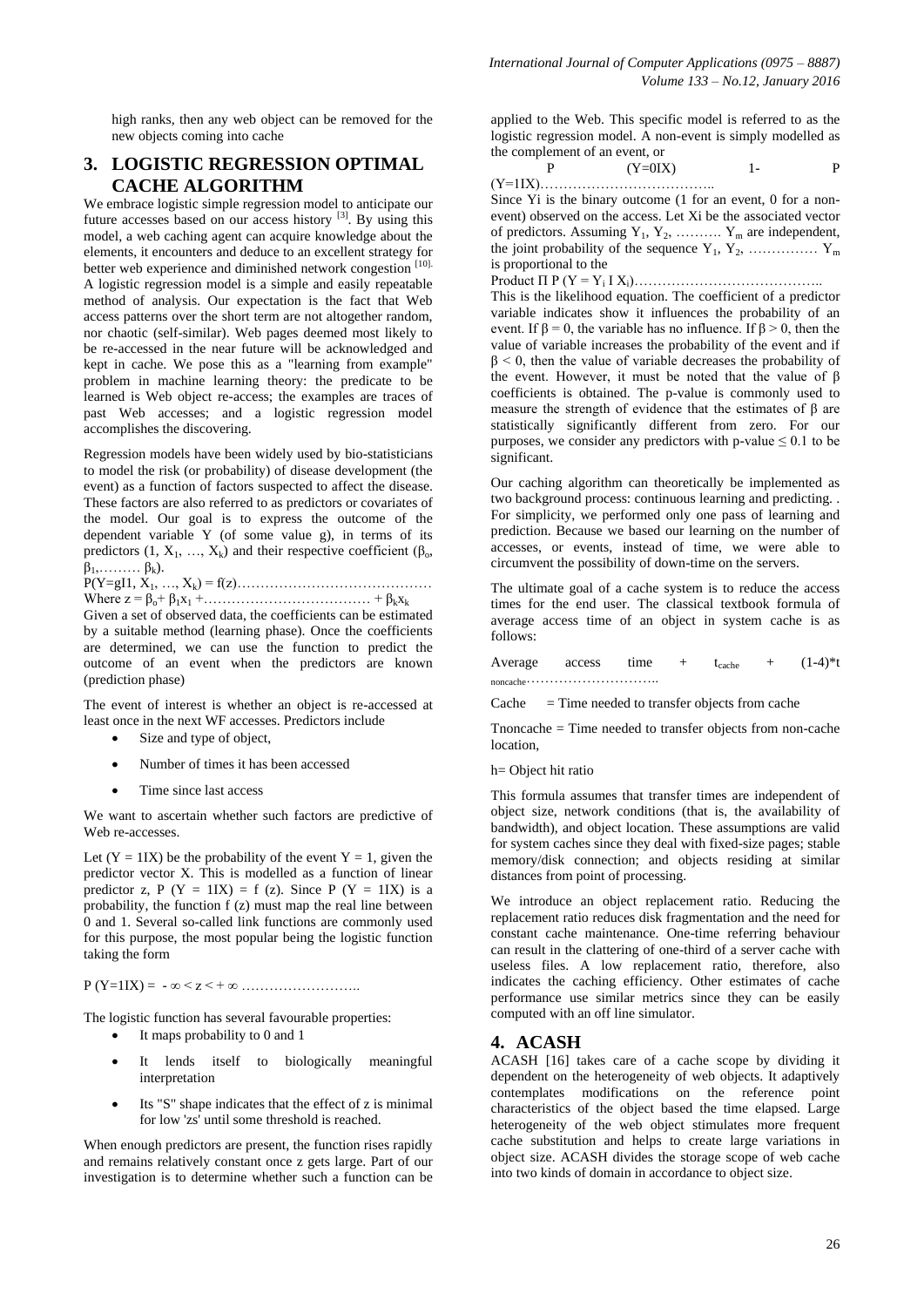- Some considerations recommended would be to store as many web objects as possible in web cache and not to save small sized web objects in the cache with this perspective.
- Also, the replacement of a large object eliminates many small sized objects at a time.

The absence of cache for a large object highly boosts network traffic and decreases the performance of the web system. With this belief, saving a large object in a cache is better to appreciate to network. Based on prior research, we can determine a large number of dissimilarities between your total transmission high quality and the number of rate of recurrence references based on a 10K size object. ACASH takes care of web objects by dividing them in accordance to their size. Objects are classified as LARGE (over 10K in size) and SMALL (below 10K in size) based on their size for easy administration.

ACASH gets flexibility with reference characteristics of web objects in accordance to time changes by controlling the division rate of each presented cache domain. A cache management checks for the existence of the object in the division's scope constituted by the object size when an object is requested by a client. In case of a cache hit, the cache management provides the service object for the client request and enhancements the time used record, which receives high priority in a LRUMIN substitution. In case of a cache miss, the cache manager receives the transmission of the object by requesting service from the URL internet server. Then the transmissible objects are divided to LARGE or SMALL basis of object size. The cache manager then checks the storage scope to save these objects in the cache domain in the proper object level. If there are spaces to save it, the objects are stored in cache scope and if there are no spaces to save it, the objects are allocated to free spaces by LRUMIN and are saved in the cache. The objects can be replaced between same scope level objects and high priority is allocated by saving the time record of the newly stored object. ACASH has a relatively small variation of web object size compared with LRU, LRUMIN and SIZE because it manages the storage scope of the cache by dividing the object's size into LARGE and SMALL

ACASH ADAPTOR is used to get the adaptability of division rate of the cache scope. Each domain is divided into lightly loaded, lightly overloaded and overloaded stated based on load state. The workflow is as follows:

- Initially and the ratio of load state is 5:5 which changes according to object reference on each division domain.
- Periodically, as the load state of a domain changes, if a load state of a domain reaches the overloaded state, the ACASH ADAPTOR checks the load state of the different domain.
- If the load state of other domain is lesser than the overloaded state, then the division rate of overloaded state is increased by 5% on the total cache division scale. Else, if the load state of other domain is slightly overloaded, the cache division operates without adjustment.
- The rate of a domain cannot be over 70% on a division rate adjustment.
- Periodically, as the load state of a domain changes, if a load state of a domain reaches the overloaded

state, the ACASH ADAPTOR checks the load state of the different domain.

 If the load state of other domain is lesser than the overloaded state, then the division rate of overloaded state is increased by 5% on the total cache division scale. Else, if the load state of other domain is slightly overloaded, the cache division operates without adjustment.

The rate of a domain cannot be over 70% on a division rate adjustment



**Fig 1: ACASH Algorithm**

## **5. ACME**

ACME (Adaptive Caching using Multiple Experts)  $[9]$  is inspired by problems existing in existing static caching algorithms such as data access latency due to disparity in between processor and storage I/O speeds, locality, lack of adaption to network topologies, changing workloads and increasing dynamic content. ACME treats existing cache replacements algorithms (such as LRU, RAND, MRU, FIFO, LIFO, LFU, SIZE, GDS, GDSF) as experts and registers them to a pool which has equal weights initially. In case of invention of new algorithms, they are added to the pool to test their proficiency. ACME does not propose new algorithms but uses existing algorithms more successfully. When the requests are manufactured by clients and the intensity improves, the weights are transformed by computationally simple but strong machine learning algorithms based on their achievements on hit rate or byte hit rate. Each node is an independent transformative organization. Because cache content information or synchronization messages are not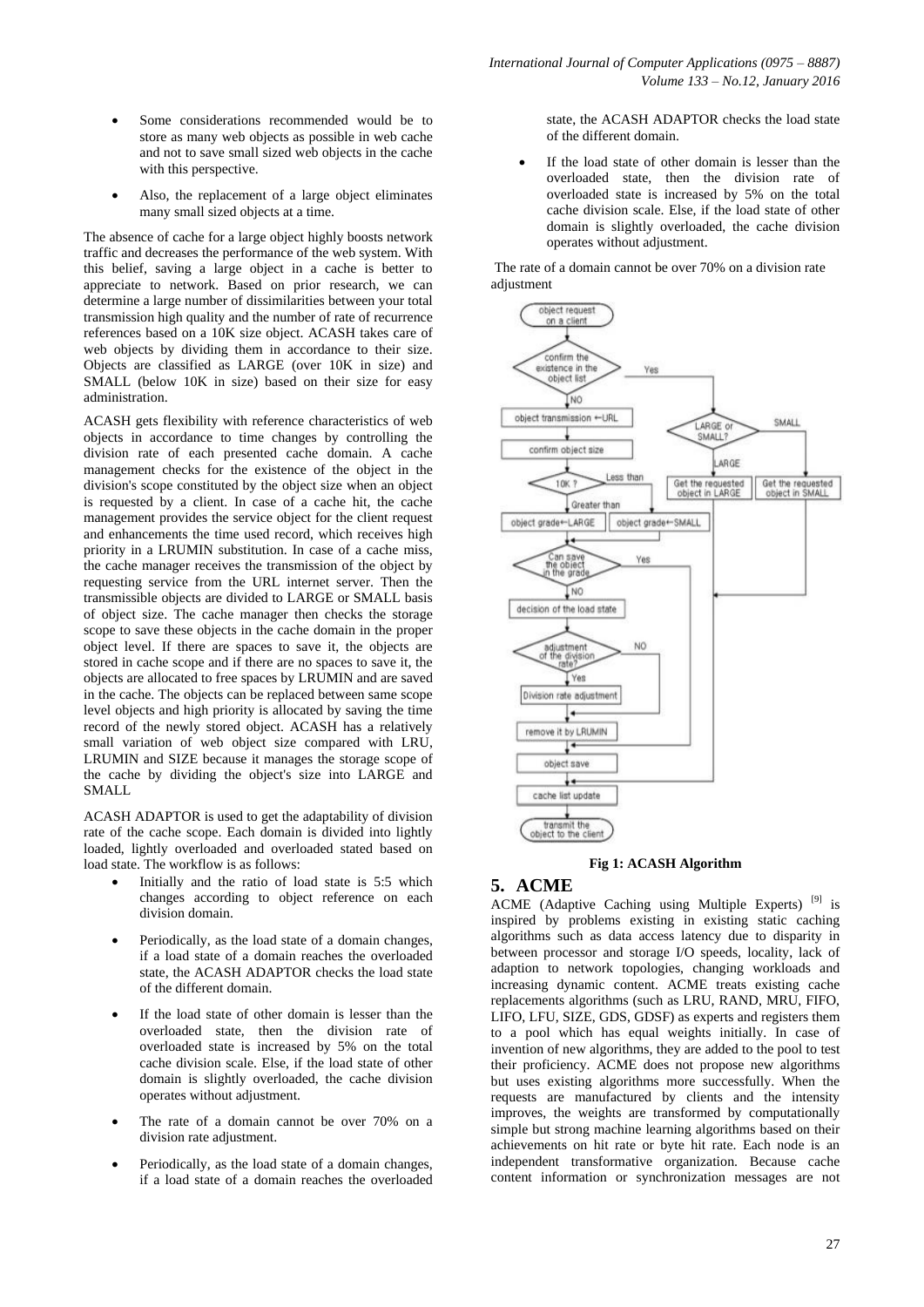shared within peer caches, the clusters of these cache nodes will be scalable and easy to manage. This technique increases machine learning algorithms to improve caching algorithms in resolving insignificant problems  $\begin{bmatrix} 8 \end{bmatrix}$ . It uses a pool of static cache replacement algorithms to join their relatively weak predictions into one highly-accurate prediction that aims to decide what objects remain in cache. Similar mechanics have been earlier used in resolving non-trivial complications with operating system.

The mechanism identifies a pool of virtual caches each of which simulates a single static cache substitution policy by sustaining an object ordering as if it possessed the complete physical cache. Each virtual cache uses keeps only the object metadata and not the actual object data with a purpose to save space. On each request, each virtual cache reports whether it would have got a hit (scored as 1) or a miss (scored as 0) as if it were real cache. This ranking is used to adjust the weights of the policies by increasing the weight of the objects that would have kept the object and lowering for people who would have dumped the object. Both caching and replacement are done based on votes. Each virtual cache votes on the objects it wishes to keep and assigning higher values to objects that it believes are most worth keeping. The objects with the highest weighted total vote stay in the cache. Over a period, the real cache ordering will probably appear like the ordering of virtual caches with highest weights, but will still be a mixture of a number of policies

One potential restriction that can be anticipated because of this approach is that virtual caches only keep as many objects that fit in the physical cache. In this case, a virtual cache with space for n objects will not contain an object that rank n+1 or n+100, where n is an object with rank of 1, which implies n is the most worthwhile object in the virtual cache. Therefore, it would be advisable to reward caches rather than rank reused objects and use virtual caches larger than the physical cache. By doing so, an object ranked  $n+1$  in all virtual caches might be chosen over an object that is ranked n-1 in one cache and unranked in every other cache. If virtual caches were the same size as physical caches, the object with rank n+1 would be totally unknown and thereby, it will be ineligible for ranking. However, in a most likely scenario, the object with rank n+1 is more appealing and much more likely to be placed in cache than one with n-1 since so many policies rank it relatively extreme.



**Fig 2 ACME Framework**



**Figure 3 Virtual Caches and Physical Caches**

# **6. NEURO-FUZZY SYSTEM IN PARTITIONED CLIENT SIDE WEB CACHE (ICWCS)**

This procedure suggests that client-side caching is more affordable as well as efficient way to improve web overall performance of the web [14] due to the nature of browser cache that is closer to the user. A neuro-fuzzy system is a neural network that is functionally equal to a fuzzy inference model. A prevalent perspective in neuro-fuzzy development is adaptive neuro-fuzzy inference system (ANFIS) which is more compelling when compared with synthetic neuralnetworks (ANNs) and fuzzy systems. An intelligent clientside web caching scheme (ICWCS) is proposed to enhance the performance of the client side caching by splitting the client side cache into two caches, short-term cache and longterm cache. The splitting mechanism is implemented for storing the ideal web objects and eliminating undesirable objects in the cache for more effective storage. Also, ANFIS is employed to ascertain which objects in the long-term cache should be removed when the long-term cache runs out of capacity.

Neuro-fuzzy systems incorporate the parallel computation and learning abilities of ANNs with human-like knowledge representation and explanation abilities of fuzzy systems. A common technique in neuro-fuzzy development is ANFIS which has shown colossal functionality at binary classification tasks, being comparatively more profitable than other classification methods

The web cache is separated into short-term cache that receives objects immediately from the web and long term cache that receives objects from the short-term cache. In ICWCS, when a web page is viewed by the user, the objects relating to the page are stored in short-term cache originally. If the objects are accessed again, then the objects are transmitted to the long-term cache. This implies that if a web object is reused, it would be transferred to the long-term cache. Other objects will be managed by LRU algorithm. This ensures that objects that are used more often will be cached for a longer duration while lesser preferred objects would be removed to eliminate cache pollution and maximize hit ratio. ANFIS has a Sugenotype fuzzy model. ANFIS is trained using a hybrid algorithm that uses least-squares estimator and the gradient ancestry method. In case, the long-term cache runs out of capacity, the ANFIS is employed in replacement process that classifies each object each object in long-term cache as cacheable or non-cacheable object. The old non-cacheable objects are removed first form the long term cache to make space for the incoming objects. If all objects are considered as cacheable, then the scheme will work like LRU policy. ICWCS can be converted from client cache to a proxy cache using minimum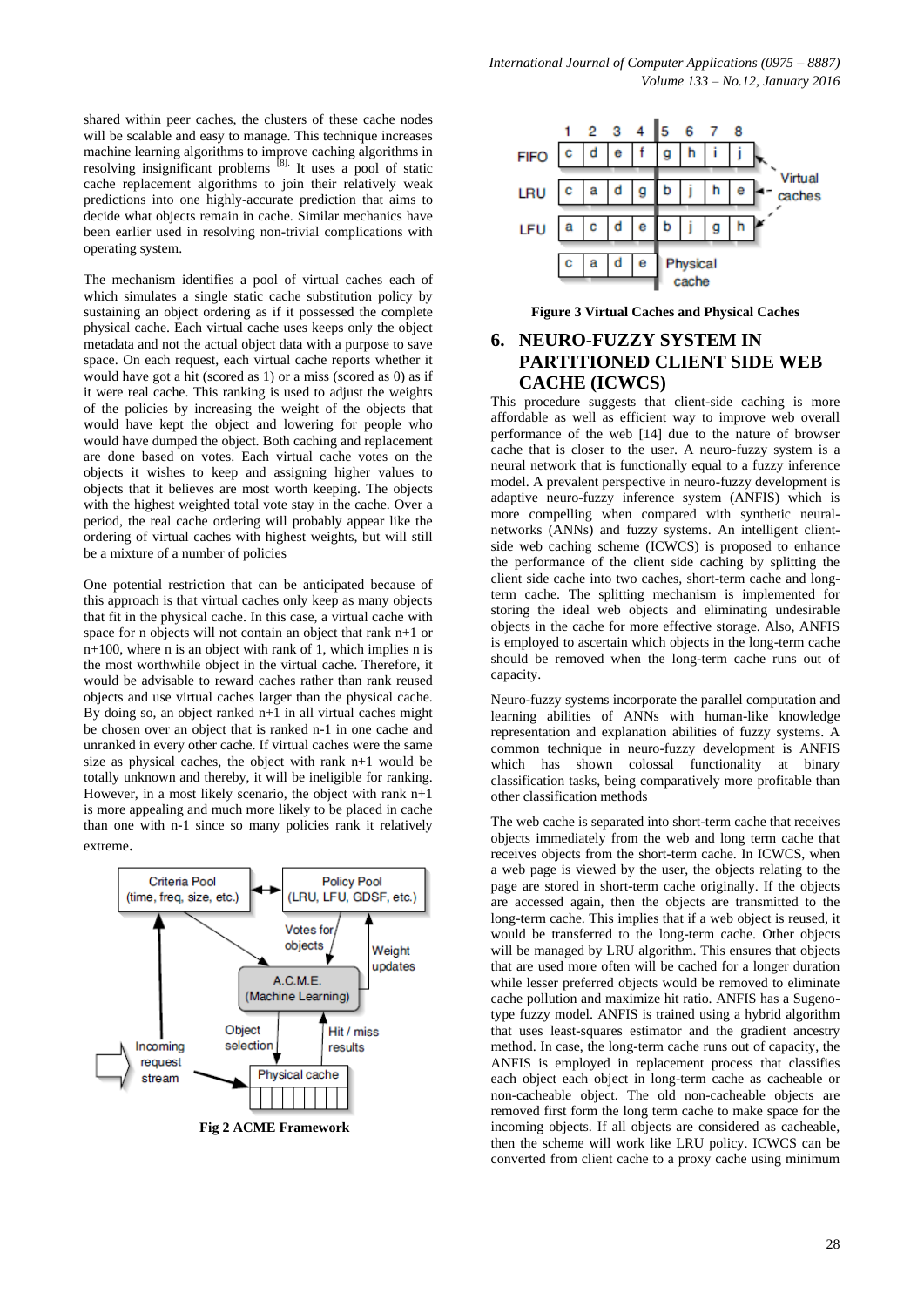effort. The distinction lies mainly in data size which is humongous at server end.



#### **Figure 4 Framework of ICWCS**

Some other intelligent web cache replacement policies are:

- **Neural Network Proxy Cache Replacement:** In NNPCR, artificial neural network has been used to make cache substitution decision. And object is selected for caching based on the rating given to it by the ANN. The restriction with this particular policy is that the objects with the same class are removed without any precedence anywhere between those objects.
- **Web cache optimization with non-linear model using object feature:** Artificial neural network has been used depending on syntactical features from HTML structure of the piece of content and the HTTP responses of the server as inputs. The constraints include that the rate of recurrence factor is ignored in web cache replacement decision. Also, this policy takes in some factors that do not manipulate web caching.
- **Adaptive Web cache access predictor using neural network:** The approach exhibits design of an intelligent predicator that used back propagation neural network to augment the performance of web caching by forecasting the most likely re-accessed objects established on history of accesses from the origin server and then keep them in cache. However, it disregards appearance period of the object.

## **7. SUMMARY OF ADAPTIVE CACHING ALGORITHMS.**

Adaptive caching is a remedy to efficiency issues in the dynamic and complex web [4]. Each algorithm optimizes a different parameter to achieve greater efficiency in designated environment [7]. Because most of the results manufactured for caching algorithms are imitative, they may differ at some levels in real implementations due to lack of external limitations during simulation. Real implementations may require to minimize space and computational overheads and make performance trade-offs. Table 2 discusses few caching algorithms, their guidelines, brief and disadvantages

#### **Table 1:Summery of Caching Algorithim**

|  | Caching<br><b>Algorithm</b>                               | <b>Brief Description</b>                                                                                                                                                                                                                                                                                                                 | <b>Disadvantage</b>                                                                                                                                                                          |
|--|-----------------------------------------------------------|------------------------------------------------------------------------------------------------------------------------------------------------------------------------------------------------------------------------------------------------------------------------------------------------------------------------------------------|----------------------------------------------------------------------------------------------------------------------------------------------------------------------------------------------|
|  | Fuzzy<br>Inference<br>Svstem                              | Replacement policy based on<br>Sugeno-type fuzzy inference<br>system is employed that<br>objects using<br>ranks<br>three<br>parameters: Byte<br>sent.<br>Frequency and latency                                                                                                                                                           | Extra<br>computation<br>overhead,<br>Implementation<br>can be complex                                                                                                                        |
|  | Logistic<br>Regression<br>Optimal<br>cache<br>algorithm   | Logistic Regression function<br>is used to statistically predict<br>future accesses by learning<br>access patterns<br>from<br>previous accesses                                                                                                                                                                                          | The objects with<br>the lowest<br>re-<br>access<br>probability<br>value<br>are<br>replaced<br>first<br>regardless<br>οf<br>cost and size of<br>the predicted<br>object $^{[5]}$ $^{[20][3]}$ |
|  | ACASH                                                     | Adaptively caches objects by<br>dividing cache scope based<br>on heterogeneity of web<br>objects and adaptively<br>reflects changes based in the<br>reference characteristics of<br>the objects according to the<br>time elapsed                                                                                                         | Does not take<br>factors such<br>as<br>arrival time in<br>account                                                                                                                            |
|  | <b>ACME</b>                                               | Machine learning algorithms<br>rate and select current best<br>policies<br>mixture<br><sub>or</sub><br>of<br>policies via weight updates<br>their recent<br>based<br>on<br>allowing<br>success,<br>each<br>adaptive cache node to tune<br>itself based on the workload<br>it observes                                                    | Virtual caches<br>may only keep<br>objects<br>as<br>much fit<br>in<br>physical<br>caches<br>making<br>eligible<br>caching<br>candidates<br>invalid when<br>the cache fills<br>[9]            |
|  | Intelligent<br>client<br>side<br>web<br>caching<br>system | Client-side approach<br>that<br>divides cache into<br>two<br>caches: short term and long<br>term; The objects in short<br>term cache are<br>replaced<br>using LRU and if the objects<br>are re-accessed, they are<br>relocated to long term cache<br>where a neuro-fuzzy system<br>is employed in case the long-<br>term cache saturates | Training process<br>requires<br>long-<br>time and extra<br>computation;<br>implemented<br>at<br>client-side [14] [6]<br>$[15]$                                                               |

## **8. CONCLUSION**

Due to heterogeneous characteristics of the web, the algorithms suited for CPU cache (Such as LRU, LFU) are not conditioned to support web objects. Algorithms for CPU caches are more familiar to static and consistent objects. However, the web has an ever-changing dynamic and complicated structure and more dynamic algorithms are required. Adaptive web caching techniques need to be built that use machine learning to adapt to the important changes in usage behaviors as well as store appropriate objects in cache while utilizing the cache space thoroughly. In this particular document, we survey various adaptive caching techniques and